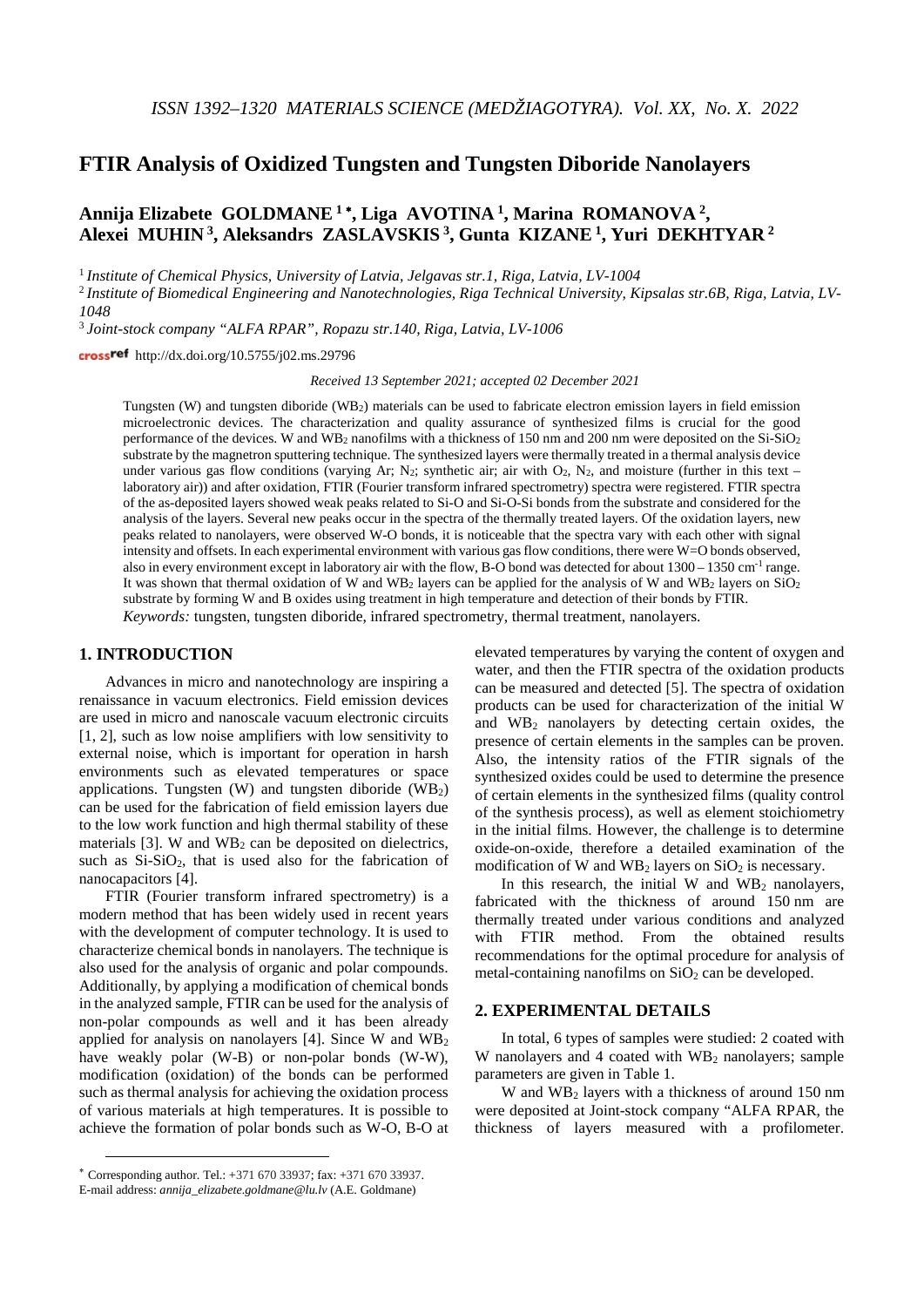Additionally, to the 150 nm films a 200 nm film was analyzed to compare, if a thickness related effect can be observed.

**Table 1.** Sample parameters, magnetron sputtering method on Si- $SiO<sub>2</sub>$  (d = 0.75 µm)

| Sample type<br>identificator                           | Nanolayer       | Sputtering<br>time, s | Layer<br>thickness, nm |
|--------------------------------------------------------|-----------------|-----------------------|------------------------|
| 1 W<br>2 W                                             | W               | 45                    | 150                    |
| $3_WB_2$<br>$4$ WB <sub>2</sub><br>$6$ WB <sub>2</sub> | WB <sub>2</sub> | 45                    | 150                    |
| $5$ WB <sub>2</sub>                                    | WB <sub>2</sub> |                       | 200                    |

Layers were fabricated on the Si (76 mm) wafer (111 wafer surface). Synthesis was performed on the Si-SiO<sub>2</sub> substrate by the magnetron sputtering technique. Si-SiO<sub>2</sub> substrate was obtained by thermally growing a  $0.75 \mu m$  thick  $SiO<sub>2</sub>$  layer on the surface of a Si wafer at 1130 °C. Wafers were cut into pieces of  $\sim$ 3  $\times$ 3 mm and thermally treated in varying conditions and analyzed with infrared spectrometry. Thermal treatment performed in a thermogravimetry and differential thermal analysis (TG/DTA) device SEIKO EXSTAR 6300 under 4 various gas flow conditions (varying the content of  $O_2$  and moisture) as well as it was possible to apply stationary conditions – laboratory air without flow. Experimental details are given in Table 2.

**Table 2***.* Environment parameters for the thermal treatment

| Flow,<br>mL/min | Gas            | Description                                                                             | Relative<br>humidity,<br>$\frac{0}{0}$ |
|-----------------|----------------|-----------------------------------------------------------------------------------------|----------------------------------------|
| 100             | Nitrogen       | N <sub>2</sub> , 99.99%                                                                 | $< 5\%$                                |
| 100             | Synthetic air  | 20.9% O <sub>2</sub> , 79% N <sub>2</sub>                                               | $< 5\%$                                |
| 100             | Laboratory air | Main components:<br>N <sub>2</sub> , O <sub>2</sub> , H <sub>2</sub> O, CO <sub>2</sub> | $\sim$ 45 %                            |
| 100             | Argon          | Ar 99.,99%                                                                              | $< 5\%$                                |
|                 | Laboratory air | Main components:<br>N <sub>2</sub> , O <sub>2</sub> , H <sub>2</sub> O, CO <sub>2</sub> | $\sim$ 45 %                            |

The device is with a horizontal beam balance setup. Sample with mass of around 3 mg placed in  $Al_2O_3$  crucible (diameter 5 mm). Heating rate 10 °C/min, up to 1000 C. For each of the environments a measurement with an empty crucible (background measurement) was performed. Prior to and after oxidation, FTIR spectra were acquired with Bruker Vertex 70v equipped with an attenuated total reflection (ATR) module with diamond crystal, wavenumber range  $4000 - 400$  cm<sup>-1</sup>, resolution  $\pm 2$  cm<sup>-1</sup>, in a vacuum of 2.95 hPa, 20 measurements per spectrum. A background spectrum was measured prior to the sample measurements and subtracted by Opus (Bruker) program. At least 3 spectra per sample were measured. Average spectrum calculated and used for further analysis. The deviation of the absorbance value is estimated to be around 20 %.

### **3. RESULTS AND DISCUSSION**

During the thermal treatment mass changes, mass change rate as well as the thermal signal difference between crucible with sample and reference, empty, the crucible was recorded. However, the recorded changes were negligible, compared with background measurements, therefore the main analysis focused on the analysis of FTIR spectra measured prior to and after thermal treatment.

In the spectra of nanolayers, several groups of absorbance can be distinguished. Typical FTIR spectra of one of the samples from type 4  $WB<sub>2</sub>$  are in Fig. 1. In the region around  $1900 - 2400$  cm<sup>-1</sup>, spectral distortions are observed due to similar refractive indices of Si containing sample and ATR diamond crystal, lines of this spectral region are not analyzed as bonds of samples. Peaks occurring around 450, 550, 790 and  $1150 \text{ cm}^{-1}$  are related to Si-O bonds present in the substrate.



**Fig. 1.** FTIR spectra of the as-deposited layers, before thermal treatment, of 4\_WB2 sample

Analysis of the FTIR spectra was performed in two steps, starting with comparing the used environments and then continuing with a more detailed analysis of the obtained spectra for the selected thermal treatment environment.

FTIR results for sets of samples thermally treated in various conditions were compared. It is expected, that oxygen in the samples themselves (in  $SiO<sub>2</sub>$ ) together with oxygen added during thermal treatment will oxidize the nanolayers, forming oxides with detectable FTIR signals. As can be seen for example in Fig. 2, samples have relatively broad signals, however, the effect depending on the applied heating conditions can be determined. Samples that have been oxidized in conditions of laboratory air without flow, give the clearest, relatively intense, and interpretable signals – laboratory air without flow signal for around  $600 \text{ cm}^{-1}$  is more intense and interpretable than the same signal for Ar flow; the signal around  $900 \text{ cm}^{-1}$  is more intense than laboratory airflow or  $N_2$  flow and the signal at  $1150 \text{ cm}^{-1}$  is clearer for laboratory air without flow than synthetic air flow. Peaks occurring at  $640 \text{ cm}^{-1}$ ,  $860 \text{ cm}^{-1}$ ,  $990 \text{ cm}^{-1}$  are related to W-O bonds. In each environment, except laboratory air flow, B-O bond was detected for about 1300 – 1350 cm-1 range. Therefore, airflow seems to cause the formation of volatile B containing compounds, while for signals attributing to W oxides, the presence of laboratory air gives the most intense signals. In general, applying flow conditions seem to cause detachment of the layers and subsequently decrease the intensity of FTIR signals. Therefore, as a method of thermal modification of W and WB2 nanofilms is selected thermal treatment in stationary conditions and further FTIR spectra of non-treated layers (Fig. 3) and thermally treaded layers under no-flow (Fig. 4) are analyzed.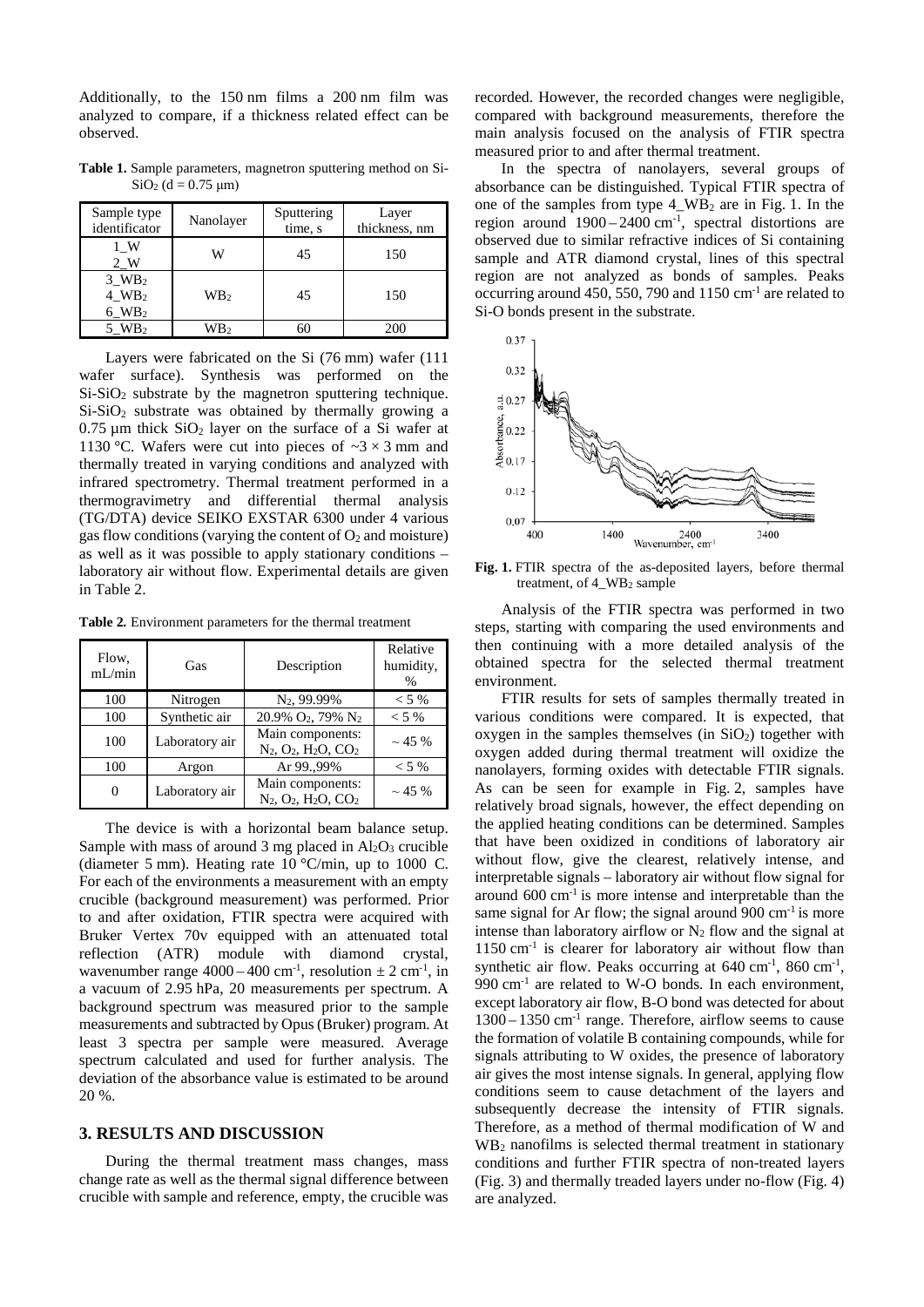

**Fig. 2.** FTIR spectra of 3\_WB2 samples after thermal treatment under various conditions

FTIR spectra of the as-deposited sample layers showed weak peaks related to Si-O and Si-O-Si bonds, from the SiO2 substrate. Several new peaks were observed in the spectra of the oxidized layers. The variation in the intensities and the shape of the spectra of thermally nontreated W and  $WB<sub>2</sub>$  samples could be due to inhomogeneities of the layers and the thickness of the layer does not play a role in the e.g. intensities of the signals. As can be seen in Fig. 3 b, the variation in spectra is quite large, even considering, that synthesis parameters were the same. As well as for the thermally treated samples both effects need to be considered – oxidation of the surface  $(W, WB<sub>2</sub>)$ layers as well as temperature caused detachment of the coating and restructuration of the bonds in SiO2.

Therefore, qualitative analysis of the spectra for both 150 and 200 nm films is selected - positions of the peaks are determined and identified.

For the FTIR spectra recorded for samples treated under the stationary condition in the air (without flow) analysis and decryption of each signal individually is performed. Analysis of signals and their interpretations is shown in Fig. 5. Heating up to  $1000 \degree C$  seems to cause either delamination of the nanofilms, increasing intensities of Si-O bonds, as well as shows additional oxidation of the substrate. Therefore, 1000 °C is sufficient for complete oxidation of W and B, as well as, involves the participation of the substrate in the reactions. As can be seen from the amount of newly generated bonds, oxidation of the thin films could be used for characterization of their thermal stability (e.g., by applying other heating rates or heating to lower temperatures).



**Fig. 3.** FTIR spectra of the as-deposited layers before thermal oxidation: W nanolayers and WB2 nanolayers

The main peaks in the oxidized W layers are at 588,  $862 \text{ cm}^{-1}$  [12, 17] and are related to W-O. In the boron containing samples, a broad peak about  $1300 - 1350$  cm<sup>-1</sup> indicates the presence of  $BO<sub>3</sub>$  [24]. Additional peaks in W and WB2 nanolayer samples observed at 439, 448, 1122, 1151 cm-1 [6, 7, 25, 21] correspond to Si-O bonds, and 549, 782, 1011, 1035 cm<sup>-1</sup> [11, 15, 19, 20] are attributed to Si-O-Si, which may indicate thermally caused delamination of W and WB2 from the substrate or additional oxidation of Si-SiO2 substrate if more signals related to Si were observed (Fig. 5). Overall, the newly generated FTIR signals allow to distinguish formation of W-O and W=O bonds, as well as the presence of  $BO<sub>3</sub>$  signals in oxidized  $WB<sub>2</sub>$  films, allows to apply the abovementioned method for qualitative analysis of synthesized films. It is also observed, that the oxide signal intensities are relatively higher for W samples in comparison with  $WB<sub>2</sub>$ . In the case of presence of  $WB<sub>2</sub>$ , the initial intensities are even decreased. It is also visible in Fig. 5., that spectra of 1\_W and 2\_W samples are with higher intensities.



**Fig. 4.** FTIR spectra of the oxidized layers in laboratory air without flow: W nanolayers and WB<sub>2</sub> nanolayers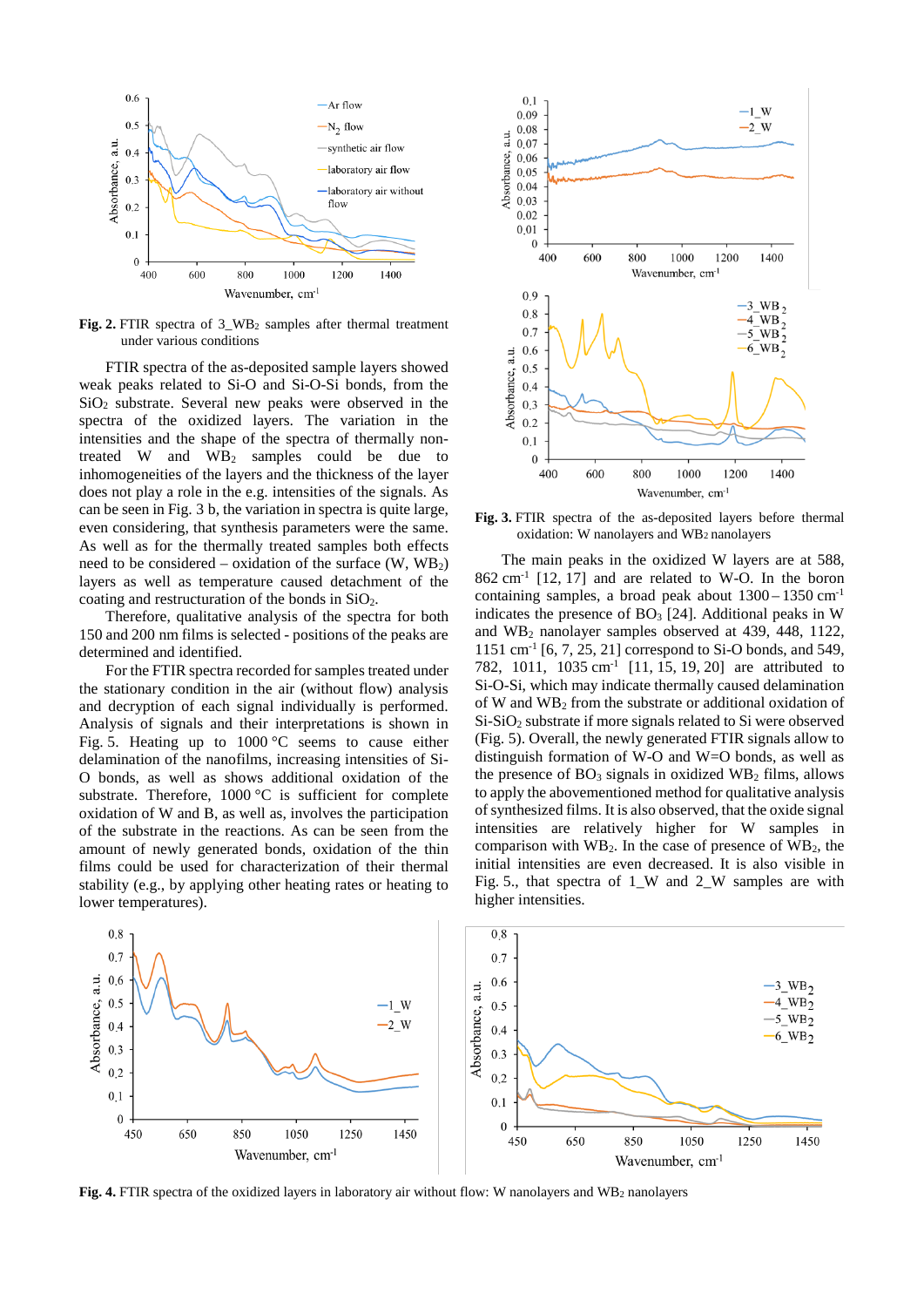

**Fig. 5.** FTIR spectra of nanolayer samples after thermal oxidation in laboratory air without flow with signal transcripts [6 **–** 25]

The oxidation method is successfully applied for changing chemical bonds in the synthesized tungsten and tungsten diboride nanolayers. From five applied environments for W and  $\angle WB_2$  of nanolayers, the most intense changes are achieved in laboratory air without flow (stationary conditions), when tungsten and boron oxides are formed and are not detached from the surface by the gas flow. However, by examination 150 and 200 nm of  $WB<sub>2</sub>$  no quantitative differences were observed. Therefore, the thermal oxidation method followed by infrared spectrometry can be successfully applied for the qualitative determination of chemical bonds in W and B containing samples. The presence of signals from the oxidized substrate, changes in the signal positions and their intensities gives also information about the thermal stability of the nanofilms and their attachment to the substrate.

#### **4. CONCLUSIONS**

The oxidation method can be used to compare W and  $WB<sub>2</sub>$  thin film coating on Si-SiO<sub>2</sub> substrate. Heating up to 1000 °C is sufficient for complete oxidation of W and B to achieve the formation of oxides, when can be measured with means of infrared spectrometry. The most intensive changes of signals are achieved by oxidizing thin films in the air in constant conditions (without the flow) in  $O_2$  and  $H_2O$ containing air (laboratory air). FTIR spectra of oxidation products show that synthesized films contain W and WB2 oxidation products. Intensities and the presence of particular bonds can be used for characterization of initial films and their previous elements in composition.

### *Acknowledgments*

The research was supported by the ERDF project No. 1.1.1.1/20/A/109 «Planar field emission microtriode structure» and as well as Project of University of Latvia No. Y5-AZ105-ZF-N-300.

#### **REFERENCES**

- 1. **Gaertner, G.** Historical Development and Future Trends of Vacuum Electronics *Journal of Vacuum Science & Technology B, Nanotechnology and Microelectronics: Materials, Processing, Measurement, and Phenomena*   $30\,060801$  2012: pp. 1 – 14. https://doi.org/10.1116/1.4747705
- 2. **Demin, G.D., Djuzhev, N.A., Filippov, N.A., Glagolev, P.Y., Evsikov, I.D., Patyukov, N.N.** Comprehensive Analysis of Field-Electron Emission Properties of Nanosized Silicon Blade-Type and Needle-Type Field Emitter *Journal of Vacuum Science & Technology B* 37 022903 2019: pp.  $1 - 7$ .
- 3. **Fursey, G.** Field emission in vacuum micro-electronics. Applied Surface Science, *Applied Surface Science*   $215(1 - 4)$  2003: pp. 113 – 134.
- 4. **Avotina, L., Pajuste, E., Romanova, M., Enichek, G., Zaslavskis, A., Kinerte, V., Avotins, J., Dekhtyar, Y., Kizane, G.** Surface Morphology of Single and Multi-Layer Silicon Nitride Dielectric Nano-Coatings on Silicon Dioxide and Polycrystalline Silicon *Materials Science (Medžiagotyra)* 26 (1) 2019: pp. 25 – 29. https://doi.org/10.5755/j01.ms.26.1.21479
- 5. **Burdis, M.S., Siddle John, R., Shona, T.** Fourier Transform Infrared Study of Tungsten Oxide Thin Films and Their Coloration by Lithium *[Optical Materials Technology for](https://www.spiedigitallibrary.org/conference-proceedings-of-spie/2255.toc)  [Energy Efficiency and Solar Energy Conversion XIII](https://www.spiedigitallibrary.org/conference-proceedings-of-spie/2255.toc)* SPIE 2255/371 1994: pp. 371 – 383. <https://doi.org/10.1117/12.185380>